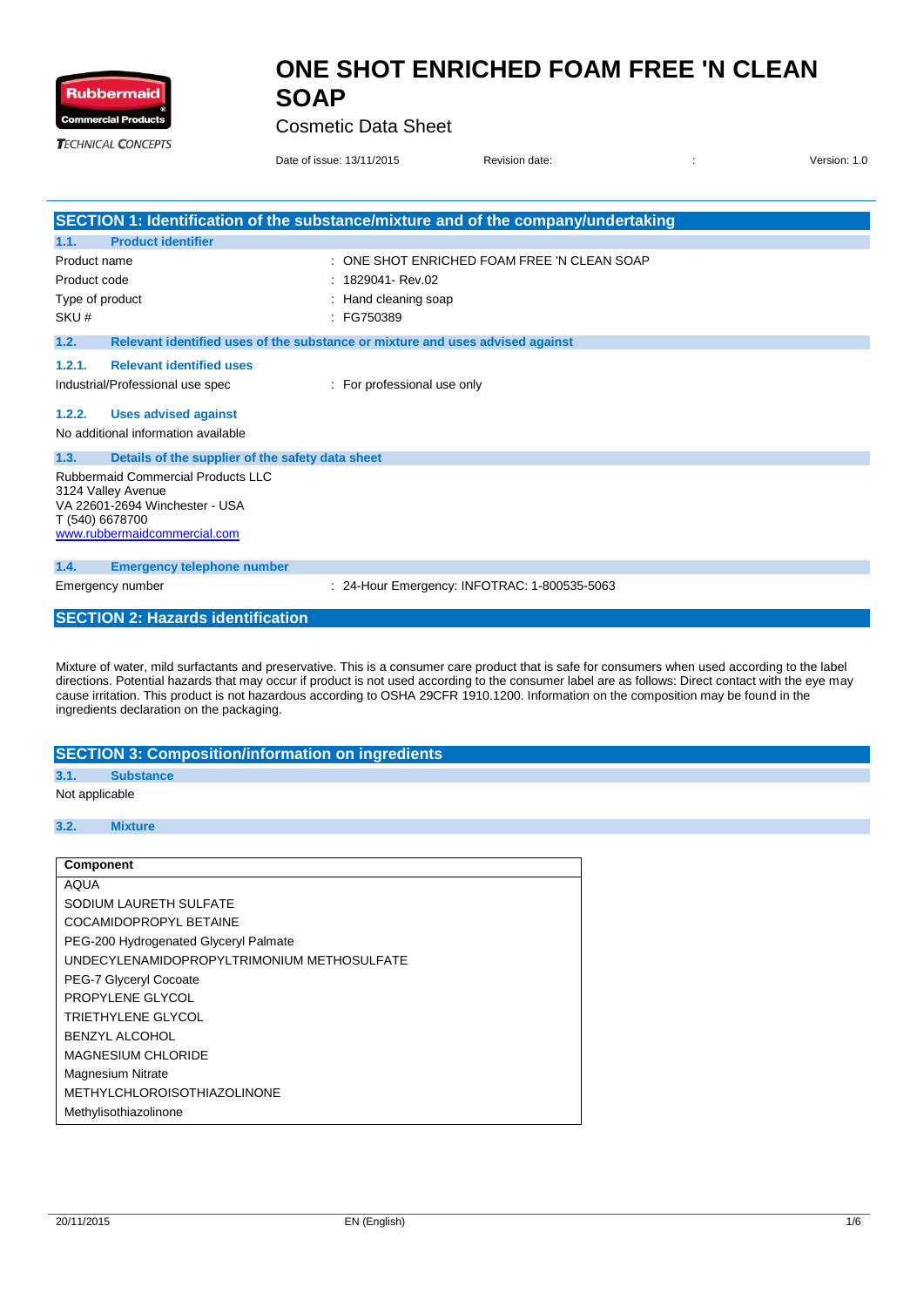### Cosmetic Data Sheet

according to Regulation (EC) No. 1907/2006 (REACH) with its amendment Regulation (EC) No. 453/2010 **SECTION 4: First aid measures 4.1. Description of first aid measures** First-aid measures after eye contact : Rinse cautiously with water for several minutes. If eye irritation persists: Get medical advice/attention. First-aid measures after ingestion : Get medical advice/attention if you feel unwell. Drink plenty of water. Do NOT induce vomiting. **4.2. Most important symptoms and effects, both acute and delayed** Symptoms/injuries : Not applicable. **4.3. Indication of any immediate medical attention and special treatment needed** Not applicable. **SECTION 5: Firefighting measures 5.1. Extinguishing media** Suitable extinguishing media : Carbon dioxide. Dry powder. Foam. Sand. Water spray. **5.2. Special hazards arising from the substance or mixture** Hazardous decomposition products in case of fire : Not applicable. **5.3. Advice for firefighters** Other information in the contract of the contract of the contract of the contract of the contract of the contract of the contract of the contract of the contract of the contract of the contract of the contract of the contr **SECTION 6: Accidental release measures 6.1. Personal precautions, protective equipment and emergency procedures** General measures **Seneral measures** : Take up liquid spill into absorbent material. **6.1.1. For non-emergency personnel** No additional information available **6.1.2. For emergency responders** No additional information available **6.2. Environmental precautions** No additional information available **6.3. Methods and material for containment and cleaning up** Methods for cleaning up : Take up liquid spill into absorbent material. Other information **contains the contact of the slippery on hard, smooth walking area. 6.4. Reference to other sections** For further information refer to section 13. **SECTION 7: Handling and storage 7.1. Precautions for safe handling** Precautions for safe handling in the same in the Not applicable. **7.2. Conditions for safe storage, including any incompatibilities** Technical measures **in the contract of the Comply with applicable regulations**. Storage conditions **Storage conditions** : Keep only in original container. Keep cool. **7.3. Specific end use(s)** Not applicable. **SECTION 8: Exposure controls/personal protection 8.1. Control parameters** Additional information : Not applicable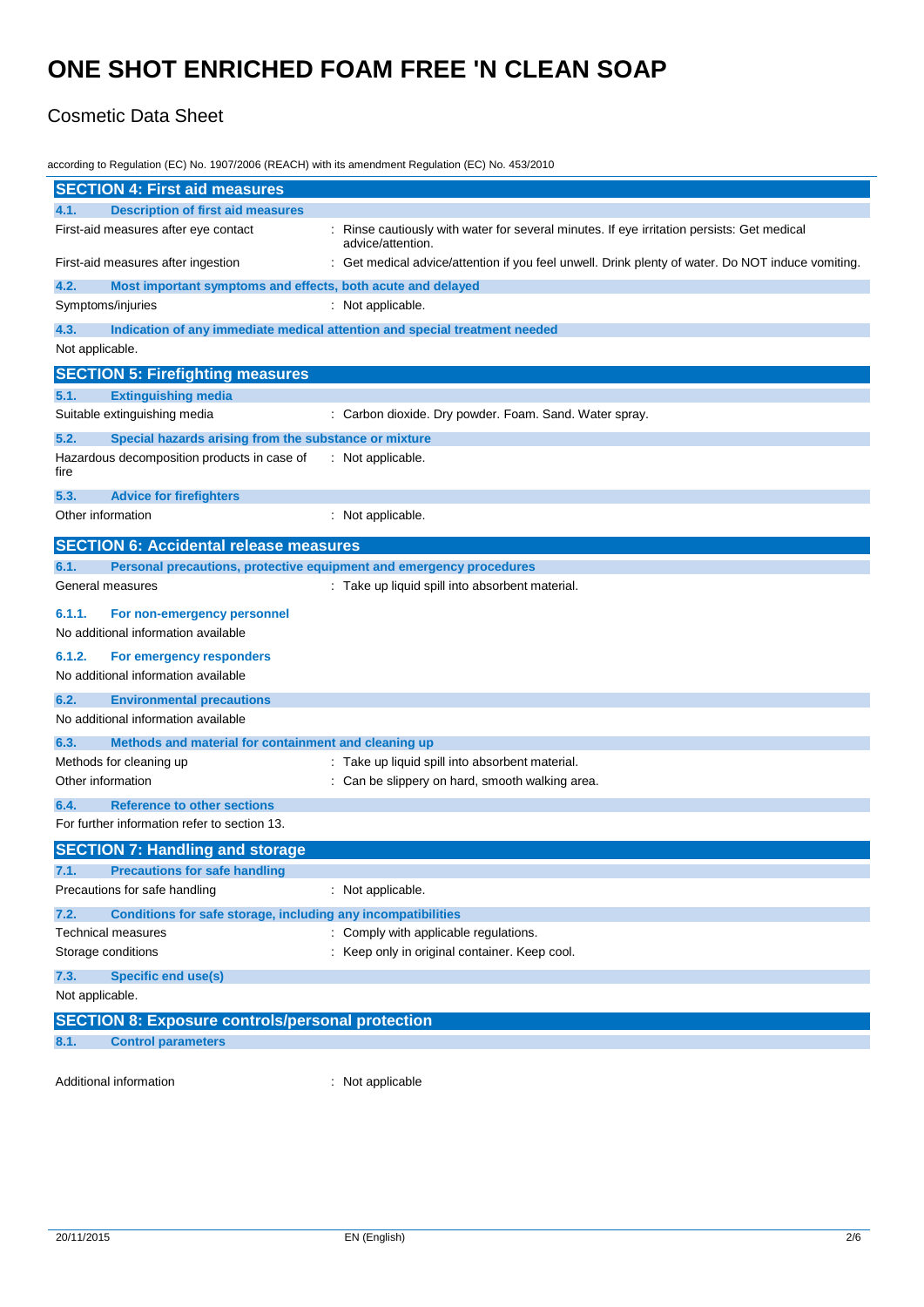## Cosmetic Data Sheet

| according to Regulation (EC) No. 1907/2006 (REACH) with its amendment Regulation (EC) No. 453/2010 |                                |  |  |  |
|----------------------------------------------------------------------------------------------------|--------------------------------|--|--|--|
| 8.2.<br><b>Exposure controls</b>                                                                   |                                |  |  |  |
| Eye protection                                                                                     | : None under normal use        |  |  |  |
| Respiratory protection                                                                             | : None under normal use        |  |  |  |
| <b>SECTION 9: Physical and chemical properties</b>                                                 |                                |  |  |  |
| 9.1.<br>Information on basic physical and chemical properties                                      |                                |  |  |  |
| Physical state                                                                                     | : Liquid                       |  |  |  |
| Appearance                                                                                         | : clear. Transparent.          |  |  |  |
| Colour                                                                                             | colourless to slightly yellow. |  |  |  |
| Odour                                                                                              | odourless.                     |  |  |  |
| Odour threshold                                                                                    | No data available              |  |  |  |
| рH                                                                                                 | $: 4.5 - 6.2$                  |  |  |  |
| Relative evaporation rate (butylacetate=1)                                                         | : No data available            |  |  |  |
| Melting point                                                                                      | No data available<br>÷.        |  |  |  |
| Freezing point                                                                                     | No data available<br>t         |  |  |  |
| Boiling point                                                                                      | No data available              |  |  |  |
| Flash point                                                                                        | No data available              |  |  |  |
| Auto-ignition temperature                                                                          | No data available              |  |  |  |
| Decomposition temperature                                                                          | No data available              |  |  |  |
| Flammability (solid, gas)                                                                          | No data available              |  |  |  |
| Vapour pressure                                                                                    | No data available              |  |  |  |
| Relative vapour density at 20 °C                                                                   | No data available              |  |  |  |
| Relative density                                                                                   | $1.005 - 1.025$                |  |  |  |
| Solubility                                                                                         | No data available              |  |  |  |
| Log Pow                                                                                            | No data available              |  |  |  |
| Viscosity, kinematic                                                                               | No data available              |  |  |  |
| Viscosity, dynamic                                                                                 | No data available              |  |  |  |
| <b>Explosive properties</b>                                                                        | No data available              |  |  |  |
| Oxidising properties                                                                               | No data available              |  |  |  |
| <b>Explosive limits</b>                                                                            | : No data available            |  |  |  |
|                                                                                                    |                                |  |  |  |
| 9.2.<br><b>Other information</b>                                                                   |                                |  |  |  |
| No additional information available                                                                |                                |  |  |  |
| <b>SECTION 10: Stability and reactivity</b>                                                        |                                |  |  |  |
| 10.1.<br><b>Reactivity</b>                                                                         |                                |  |  |  |
| Not applicable.                                                                                    |                                |  |  |  |
| 10.2.<br><b>Chemical stability</b>                                                                 |                                |  |  |  |
| Not applicable.                                                                                    |                                |  |  |  |
| 10.3.<br><b>Possibility of hazardous reactions</b>                                                 |                                |  |  |  |
| Not applicable.                                                                                    |                                |  |  |  |
| 10.4.<br><b>Conditions to avoid</b>                                                                |                                |  |  |  |
| Not applicable.                                                                                    |                                |  |  |  |
| 10.5.<br><b>Incompatible materials</b>                                                             |                                |  |  |  |
| Not applicable.                                                                                    |                                |  |  |  |
|                                                                                                    |                                |  |  |  |
| 10.6.<br><b>Hazardous decomposition products</b>                                                   |                                |  |  |  |
| Not applicable.                                                                                    |                                |  |  |  |
| <b>SECTION 11: Toxicological information</b>                                                       |                                |  |  |  |
| 11.1.<br><b>Information on toxicological effects</b>                                               |                                |  |  |  |
| : Not classified<br>Acute toxicity                                                                 |                                |  |  |  |
| Cocamidopropyl Betaine (61789-40-0)                                                                |                                |  |  |  |
| LD50 oral                                                                                          | > 5000 mg/kg bodyweight        |  |  |  |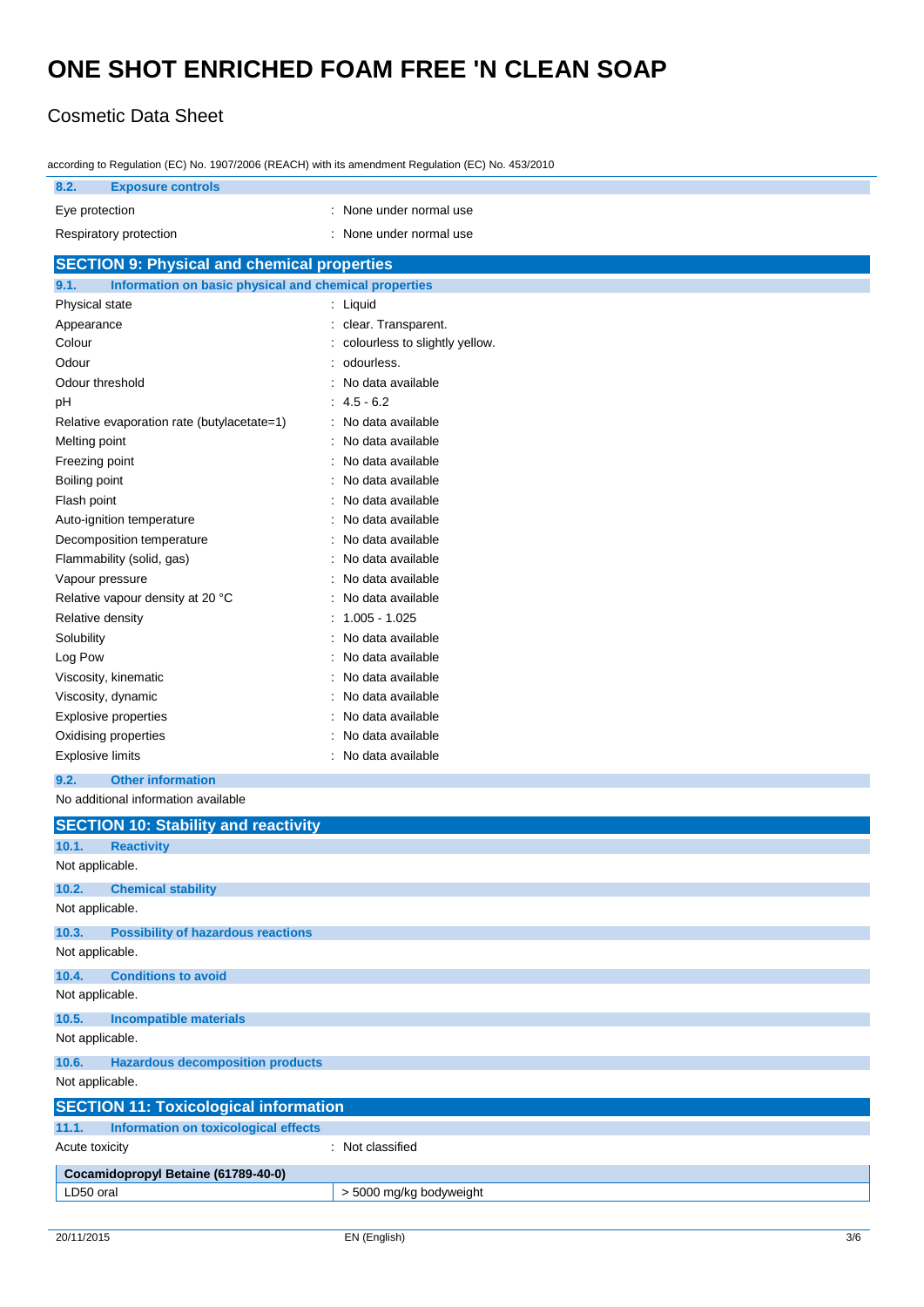according to Regulation (EC) No. 1907/2006 (REACH) with its amendment Regulation (EC) No. 453/2010

## Cosmetic Data Sheet

| Skin corrosion/irritation                                              | : Not classified                                                                                                          |
|------------------------------------------------------------------------|---------------------------------------------------------------------------------------------------------------------------|
| Serious eye damage/irritation                                          | pH: 4.5 - 6.2<br>: Not classified                                                                                         |
|                                                                        | pH: 4.5 - 6.2                                                                                                             |
| Respiratory or skin sensitisation                                      | : Not classified                                                                                                          |
| Germ cell mutagenicity                                                 | : Not classified                                                                                                          |
| Carcinogenicity                                                        | : Not classified                                                                                                          |
| Reproductive toxicity                                                  | : Not classified                                                                                                          |
| Specific target organ toxicity (single exposure)                       | : Not classified                                                                                                          |
| Specific target organ toxicity (repeated<br>exposure)                  | : Not classified                                                                                                          |
| Aspiration hazard                                                      | : Not classified                                                                                                          |
| <b>SECTION 12: Ecological information</b>                              |                                                                                                                           |
| 12.1.<br><b>Toxicity</b>                                               |                                                                                                                           |
| Ecology - general                                                      | : The product is not considered harmful to aquatic organisms or to cause long-term adverse<br>effects in the environment. |
| Cocamidopropyl Betaine (61789-40-0)                                    |                                                                                                                           |
| LC50 fish 1                                                            | 1.5 mg/l                                                                                                                  |
| EC50 other aquatic organisms 1                                         | 21.5 mg/l EC50 waterflea (48 h)                                                                                           |
| EC50 other aquatic organisms 2                                         | 30 mg/l IC50 algea (72 h) mg/l                                                                                            |
| 12.2.<br><b>Persistence and degradability</b>                          |                                                                                                                           |
| ONE SHOT ENRICHED FOAM FREE 'N CLEAN SOAP                              |                                                                                                                           |
| Persistence and degradability                                          | Not applicable.                                                                                                           |
| 12.3.<br><b>Bioaccumulative potential</b>                              |                                                                                                                           |
|                                                                        |                                                                                                                           |
| ONE SHOT ENRICHED FOAM FREE 'N CLEAN SOAP<br>Bioaccumulative potential | Not applicable.                                                                                                           |
|                                                                        |                                                                                                                           |
| 12.4.<br><b>Mobility in soil</b>                                       |                                                                                                                           |
| ONE SHOT ENRICHED FOAM FREE 'N CLEAN SOAP                              |                                                                                                                           |
| Ecology - soil                                                         | Not applicable.                                                                                                           |
| 12.5.<br><b>Results of PBT and vPvB assessment</b>                     |                                                                                                                           |
| No additional information available                                    |                                                                                                                           |
| 12.6.<br><b>Other adverse effects</b>                                  |                                                                                                                           |
| Other adverse effects                                                  | : Not applicable.                                                                                                         |
| <b>SECTION 13: Disposal considerations</b>                             |                                                                                                                           |
| 13.1.<br><b>Waste treatment methods</b>                                |                                                                                                                           |
| Waste disposal recommendations                                         | : Refer to manufacturer/supplier for information on recovery/recycling.                                                   |
| <b>SECTION 14: Transport information</b>                               |                                                                                                                           |
| In accordance with ADR / RID / IMDG / IATA / ADN                       |                                                                                                                           |
| 14.1.<br><b>UN number</b>                                              |                                                                                                                           |
| Not regulated for transport                                            |                                                                                                                           |
| 14.2.<br><b>UN proper shipping name</b>                                |                                                                                                                           |
| Proper Shipping Name (ADR)                                             | : Not applicable                                                                                                          |
| Proper Shipping Name (IMDG)                                            | : Not applicable                                                                                                          |
| Proper Shipping Name (IATA)                                            | : Not applicable                                                                                                          |
| Proper Shipping Name (ADN)                                             | : Not applicable                                                                                                          |
| Proper Shipping Name (RID)                                             | : Not applicable                                                                                                          |
| 14.3.<br><b>Transport hazard class(es)</b>                             |                                                                                                                           |
| <b>ADR</b>                                                             |                                                                                                                           |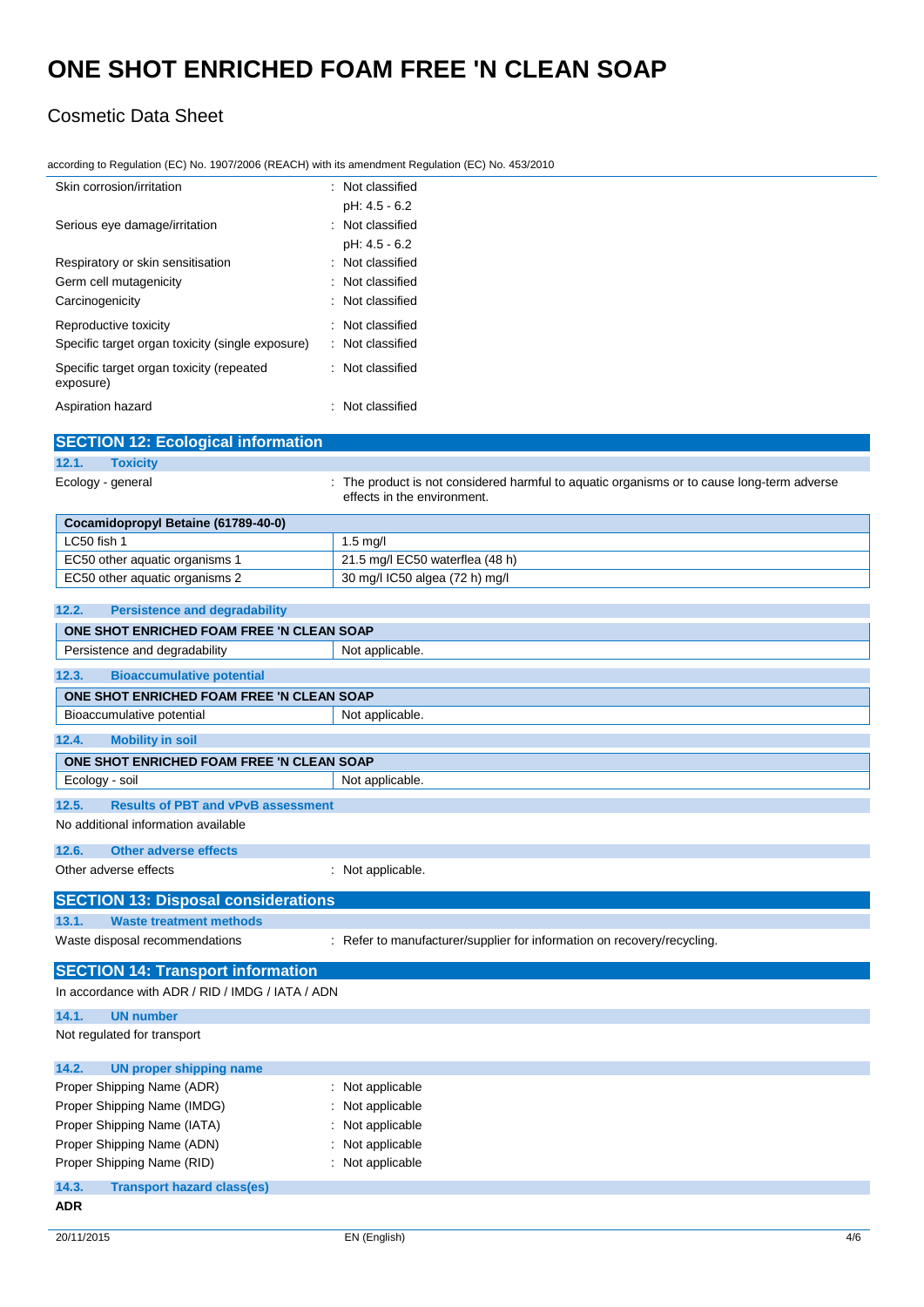## Cosmetic Data Sheet

| according to Regulation (EC) No. 1907/2006 (REACH) with its amendment Regulation (EC) No. 453/2010      |                                                                                                                                                                                                                                                                                  |  |  |  |
|---------------------------------------------------------------------------------------------------------|----------------------------------------------------------------------------------------------------------------------------------------------------------------------------------------------------------------------------------------------------------------------------------|--|--|--|
| Transport hazard class(es) (ADR)                                                                        | : Not applicable                                                                                                                                                                                                                                                                 |  |  |  |
| <b>IMDG</b>                                                                                             |                                                                                                                                                                                                                                                                                  |  |  |  |
| Transport hazard class(es) (IMDG)                                                                       | : Not applicable                                                                                                                                                                                                                                                                 |  |  |  |
| <b>IATA</b>                                                                                             |                                                                                                                                                                                                                                                                                  |  |  |  |
| Transport hazard class(es) (IATA)                                                                       | : Not applicable                                                                                                                                                                                                                                                                 |  |  |  |
| <b>ADN</b>                                                                                              |                                                                                                                                                                                                                                                                                  |  |  |  |
| Transport hazard class(es) (ADN)                                                                        | : Not applicable                                                                                                                                                                                                                                                                 |  |  |  |
| <b>RID</b>                                                                                              |                                                                                                                                                                                                                                                                                  |  |  |  |
| Transport hazard class(es) (RID)                                                                        | : Not applicable                                                                                                                                                                                                                                                                 |  |  |  |
| 14.4.<br><b>Packing group</b>                                                                           |                                                                                                                                                                                                                                                                                  |  |  |  |
| Packing group (ADR)                                                                                     | : Not applicable                                                                                                                                                                                                                                                                 |  |  |  |
| Packing group (IMDG)                                                                                    | Not applicable                                                                                                                                                                                                                                                                   |  |  |  |
| Packing group (IATA)                                                                                    | Not applicable                                                                                                                                                                                                                                                                   |  |  |  |
| Packing group (ADN)                                                                                     | Not applicable                                                                                                                                                                                                                                                                   |  |  |  |
| Packing group (RID)                                                                                     | : Not applicable                                                                                                                                                                                                                                                                 |  |  |  |
| 14.5.<br><b>Environmental hazards</b>                                                                   |                                                                                                                                                                                                                                                                                  |  |  |  |
| Dangerous for the environment                                                                           | : No                                                                                                                                                                                                                                                                             |  |  |  |
| Marine pollutant                                                                                        | : No                                                                                                                                                                                                                                                                             |  |  |  |
| Other information                                                                                       | : No supplementary information available                                                                                                                                                                                                                                         |  |  |  |
| 14.6.<br><b>Special precautions for user</b>                                                            |                                                                                                                                                                                                                                                                                  |  |  |  |
| 14.6.1.<br><b>Overland transport</b>                                                                    |                                                                                                                                                                                                                                                                                  |  |  |  |
| 14.6.2.<br><b>Transport by sea</b>                                                                      |                                                                                                                                                                                                                                                                                  |  |  |  |
| 14.6.3.<br>Air transport                                                                                |                                                                                                                                                                                                                                                                                  |  |  |  |
| 14.6.4.<br><b>Inland waterway transport</b>                                                             |                                                                                                                                                                                                                                                                                  |  |  |  |
| Carriage prohibited (ADN)                                                                               | : No                                                                                                                                                                                                                                                                             |  |  |  |
| Not subject to ADN                                                                                      | : No                                                                                                                                                                                                                                                                             |  |  |  |
| 14.6.5.<br><b>Rail transport</b>                                                                        |                                                                                                                                                                                                                                                                                  |  |  |  |
| Carriage prohibited (RID)                                                                               | : No                                                                                                                                                                                                                                                                             |  |  |  |
| 14.7.                                                                                                   | Transport in bulk according to Annex II of MARPOL 73/78 and the IBC Code                                                                                                                                                                                                         |  |  |  |
| Not applicable                                                                                          |                                                                                                                                                                                                                                                                                  |  |  |  |
| <b>SECTION 15: Regulatory information</b>                                                               |                                                                                                                                                                                                                                                                                  |  |  |  |
| Safety, health and environmental regulations/legislation specific for the substance or mixture<br>15.1. |                                                                                                                                                                                                                                                                                  |  |  |  |
| 15.1.1.<br>15.1. US Federal regulations                                                                 |                                                                                                                                                                                                                                                                                  |  |  |  |
|                                                                                                         | Occupational safety and health act: Hazard Communication Standard, 29 CFR 1910.1200(g) Appendix D: The Occupational Safety and Health<br>Administration (OSHA) require that the Safety Data Sheets (SDSs) are readily accessible to employees for all hazardous chemicals in the |  |  |  |

workplace. Since the use pattern and exposure in the workplace are generally not consistent with those experienced by consumers, this SDS may contain health hazard information not relevant to consumer use.

| United States Regulatory Information:      |                                                                                          |
|--------------------------------------------|------------------------------------------------------------------------------------------|
| TSCA 8 (b) Inventory Status:<br>Inventory. | All components are listed or are exempt from listing on the Toxic Substances Control Act |
| <b>TSCA 12 (b) Export Notification</b>     | None above reporting de minimis                                                          |
| <b>CERCLA/SARA Section 302:</b>            | None above reporting de minimis                                                          |
| <b>CERCLA/SARA Section 311/312</b>         | Not available.                                                                           |
| <b>CERCLA/SARA Section 313:</b>            | None above reporting de minimis                                                          |
| <b>California Proposition 65:</b>          | No California Proposition 65 listed chemicals are known to be present.                   |

### **Canada Regulatory Information:**